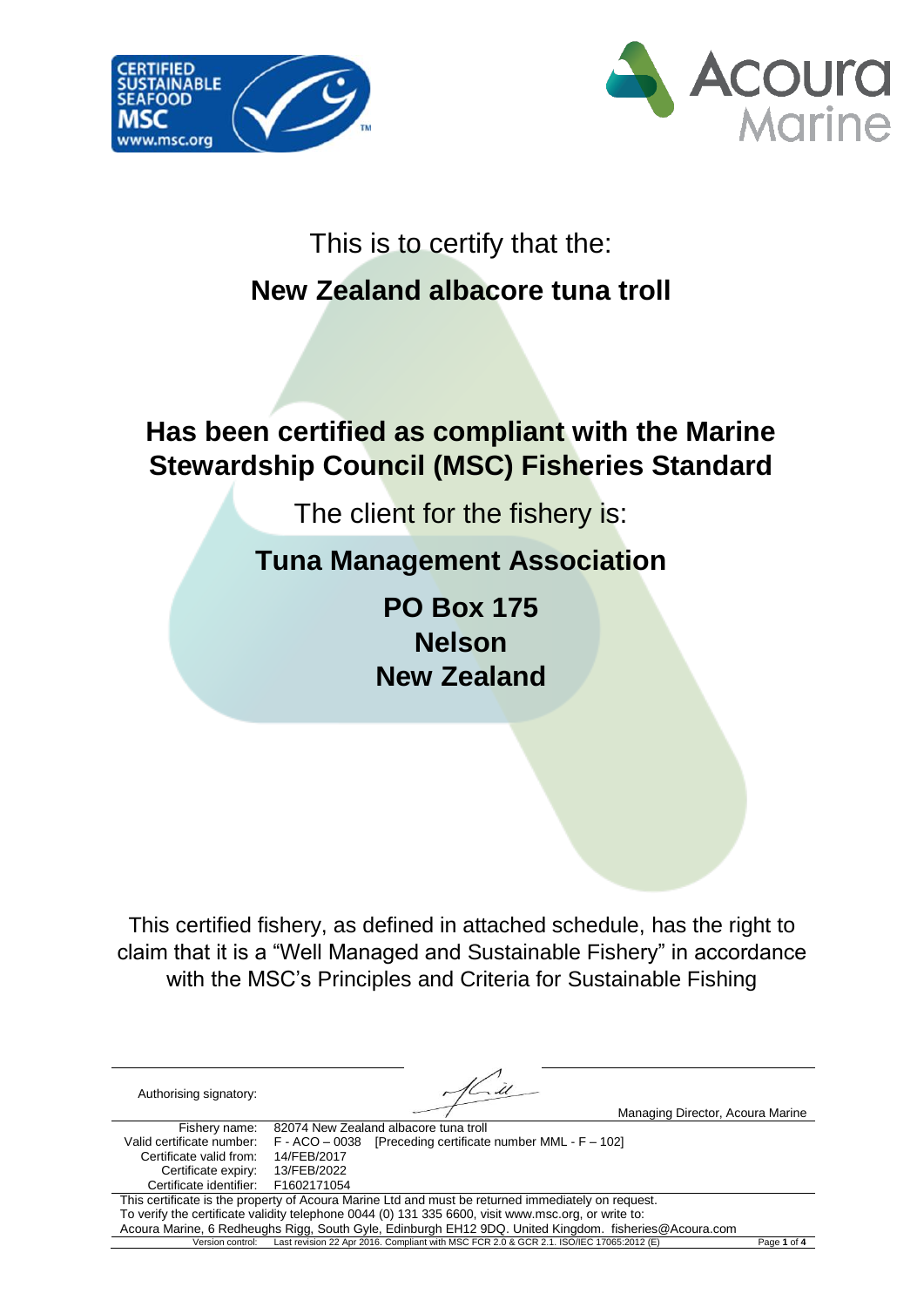



# **Certificate schedule**

### **UNIT OF CERTIFICATION**

Definition: Target stock(s) combined with the fishing method/gear and practice (including vessel type/s) pursuing that stock, and any fleets, or groups of vessels, or individual fishing operators that are covered by the MSC fishery certificate. Note that other eligible fishers may also be included in some Units of Assessment but not initially certified (until covered by a certificate sharing arrangement).

|                          | Species:   Albacore tuna (Thunnus alalunga)             |
|--------------------------|---------------------------------------------------------|
|                          | Geographical area: New Zealand EEZ (ALB1)               |
| Method of capture: Troll |                                                         |
|                          | Stock: South Pacific albacore                           |
|                          | Management System:   Ministry of Fisheries, New Zealand |
|                          | Client Group:   Tuna Management Association             |

| Other Eligible Fishers: The client (Tuna Management Association of NZ) is to make |
|-----------------------------------------------------------------------------------|
| access to the certificate open to all NZ vessels permitted by the                 |
| Ministry for Primary Industries to fish for albacore in the NZ                    |
| waters using troll gear.                                                          |

| Authorising signatory:              |                                                                                                       |             |
|-------------------------------------|-------------------------------------------------------------------------------------------------------|-------------|
|                                     | Managing Director, Acoura Marine                                                                      |             |
| Fishery name:                       | 82074 New Zealand albacore tuna troll                                                                 |             |
| Valid certificate number:           | $F - ACO - 0038$ [Preceding certificate number MML - $F - 102$ ]                                      |             |
| Certificate valid from:             | 14/FEB/2017                                                                                           |             |
| Certificate expiry:                 | 13/FEB/2022                                                                                           |             |
| Certificate identifier: F1602171054 |                                                                                                       |             |
|                                     | This certificate is the property of Acoura Marine Ltd and must be returned immediately on request.    |             |
|                                     | To verify the certificate validity telephone 0044 (0) 131 335 6600, visit www.msc.org, or write to:   |             |
|                                     | Acoura Marine, 6 Redheughs Rigg, South Gyle, Edinburgh EH12 9DQ. United Kingdom. fisheries@Acoura.com |             |
| Version control:                    | Last revision 22 Apr 2016. Compliant with MSC FCR 2.0 & GCR 2.1. ISO/IEC 17065:2012 (E)               | Page 2 of 4 |

 $\mathbb{Z}^n$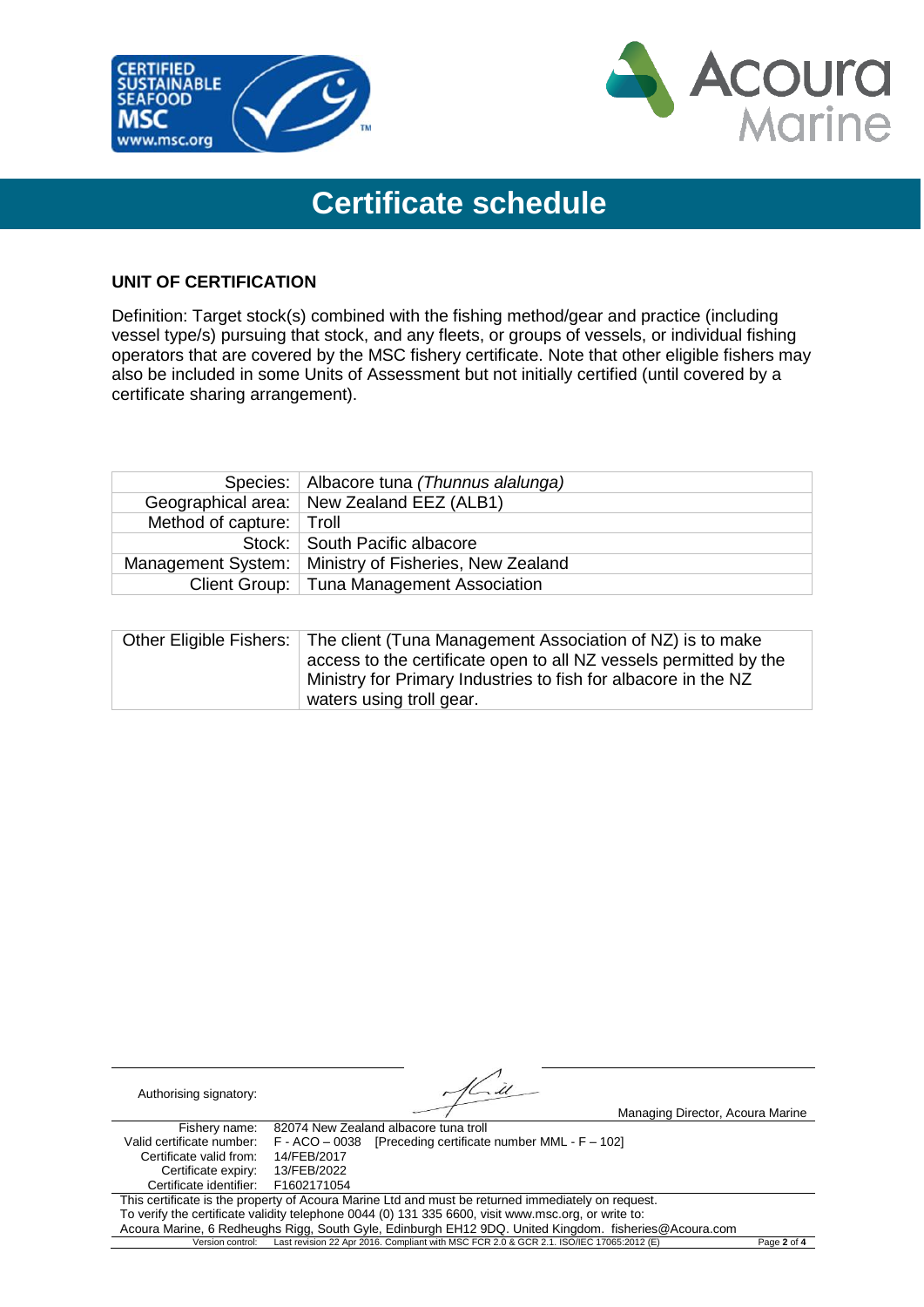



### **THE POINT(S) AT WHICH FISH AND FISH PRODUCTS MAY ENTER A CHAIN OF CUSTODY**

The points of landing for this fishery are only New Zealand ports where appropriate inspection and recording take place.

The scope of this certification ends at the points of landing which are described above. Downstream certification of the product would require appropriate certification of storage and handling facilities at these locations.

 $\tilde{\mathscr{U}}$ Authorising signatory: Managing Director, Acoura Marine Fishery name: 82074 New Zealand albacore tuna troll<br>Valid certificate number: F - ACO - 0038 [Preceding certificate  $F - ACO - 0038$  [Preceding certificate number MML -  $F - 102$ ]<br>14/FEB/2017 Certificate valid from: Certificate expiry: 13/FEB/2022<br>ertificate identifier: F1602171054 Certificate identifier: This certificate is the property of Acoura Marine Ltd and must be returned immediately on request. To verify the certificate validity telephone 0044 (0) 131 335 6600, visit www.msc.org, or write to: Acoura Marine, 6 Redheughs Rigg, South Gyle, Edinburgh EH12 9DQ. United Kingdom. fisheries@Acoura.com<br>Version control: Last revision 22 Apr 2016. Compliant with MSC FCR 2.0 & GCR 2.1. ISO/IEC 17065:2012 (E) Version control: Last revision 22 Apr 2016. Compliant with MSC FCR 2.0 & GCR 2.1. ISO/IEC 17065:2012 (E) Page **3** of **4**